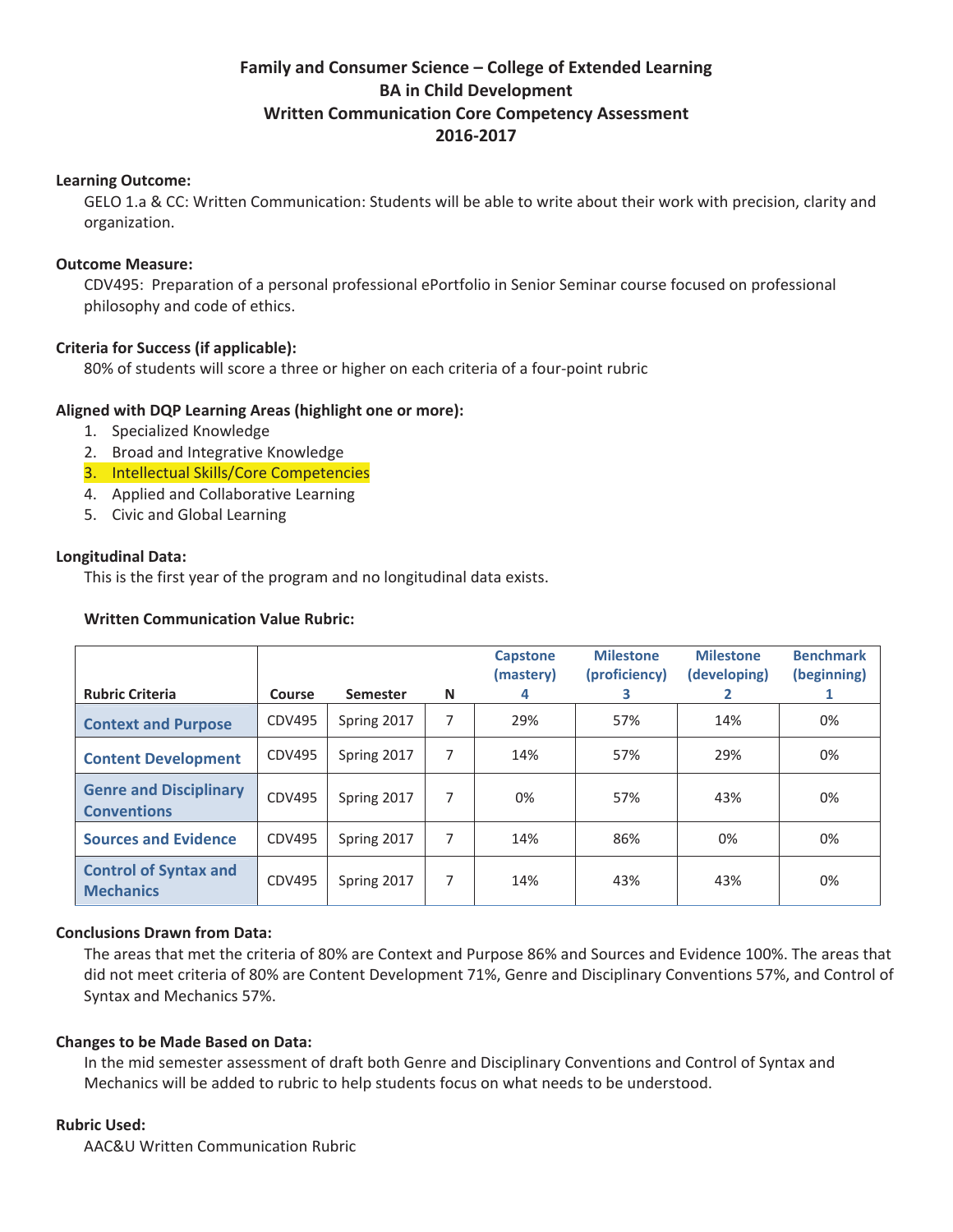**Rubric Used** 

**WRITTEN COMMUNICATION VALUE RUBRIC Rubric Used WRITTEN COMMUNICATION VALUE RUBRIC**

for more information, please contact value@aacu.org *for more information, please contact value@aacu.org*



involve working with many different writing technologies, and mixing texts, data, and images. Written communication abilities develop through iterative experiences across the involve working with many different writing technologies, and mixing texts, data, and images. Written communication abilities develop through iterative experiences across the Definition: Written communication is the development and expression of ideas in writing. Written communication involves learning to work in many genres and styles. It can **Definition:** Written communication is the development and expression of ideas in writing. Written communication involves learning to work in many genres and styles. It can curriculum. curriculum.

*Evaluators are encouraged to assign a zero to any work sample or collection of work that does not meet benchmark (cell one) level performance.*  Evaluators are encouraged to assign a zero to any work sample or collection of work that does not meet benchmark (cell one) level performance.

|                                                                                                                                                                                           | Capstone<br>4                                                                                                                                                                                                                                                | S                                                                                                                                                                                                    | $\sim$<br><b>Milestones</b>                                                                                                                                                   | <b>Benchmark</b>                                                                                                                                              |
|-------------------------------------------------------------------------------------------------------------------------------------------------------------------------------------------|--------------------------------------------------------------------------------------------------------------------------------------------------------------------------------------------------------------------------------------------------------------|------------------------------------------------------------------------------------------------------------------------------------------------------------------------------------------------------|-------------------------------------------------------------------------------------------------------------------------------------------------------------------------------|---------------------------------------------------------------------------------------------------------------------------------------------------------------|
| circumstances surrounding the<br>Context of and Purpose for<br>audience, purpose, and the<br>Includes considerations of<br>writing task(s).<br>Writing                                    | ြ<br>responsive to the assigned task<br>and focuses all elements of the<br>audience, and purpose that is<br>Demonstrates a thorough<br>understanding of context,<br>work.                                                                                    | clear focus on the assigned task(s)<br>audience, purpose, and context).<br>audience, and purpose and a<br>consideration of context,<br>(e.g., the task aligns with<br>Demonstrates adequate          | context, audience, purpose, and<br>begins to show awareness of<br>to the assigned tasks(s) (e.g.,<br>Demonstrates awareness of<br>audience's perceptions and<br>assumptions). | and to the assigned tasks(s) (e.g.,<br>Demonstrates minimal attention<br>expectation of instructor or self<br>to context, audience, purpose,<br>as audience). |
| Content Development                                                                                                                                                                       | mastery of the subject, conveying<br>Uses appropriate, relevant, and<br>compelling content to illustrate<br>the writer's understanding, and<br>shaping the whole work.                                                                                       | Uses appropriate, relevant, and<br>discipline and shape the whole<br>ideas within the context of the<br>compelling content to explore<br>work.                                                       | ideas through most of the work.<br>content to develop and explore<br>Uses appropriate and relevant                                                                            | content to develop simple ideas<br>Uses appropriate and relevant<br>in some parts of the work.                                                                |
| writing in particular forms and/or<br>inherent in the expectations for<br>academic fields (please see<br>Formal and informal rules<br>Genre and Disciplinary<br>Conventions<br>glossary). | Demonstrates detailed attention<br>particular to a specific discipline<br>to and successful execution of a<br>including organization, content,<br>presentation, formatting, and<br>wide range of conventions<br>and/or writing task (s)<br>stylistic choices | presentation, and stylistic choices<br>important conventions particular<br>Demonstrates consistent use of<br>to a specific discipline and/or<br>writing task(s), including<br>organization, content, | Follows expectations appropriate<br>to a specific discipline and/or<br>organization, content, and<br>writing task(s) for basic<br>presentation                                | system for basic organization and<br>Attempts to use a consistent<br>presentation.                                                                            |
| Sources and Evidence                                                                                                                                                                      | Demonstrates skillful use of high-<br>quality, credible, relevant sources<br>appropriate for the discipline and<br>to develop ideas that are<br>genre of the writing                                                                                         | within the discipline and genre of<br>Demonstrates consistent use of<br>support ideas that are situated<br>credible, relevant sources to<br>the writing.                                             | appropriate for the discipline and<br>credible and/or relevant sources<br>Demonstrates an attempt to use<br>to support ideas that are<br>genre of the writing.                | Demonstrates an attempt to use<br>sources to support ideas in the<br>writing.                                                                                 |
| Control of Syntax and Mechanics                                                                                                                                                           | fluency, and is virtually error-free.<br>skillfully communicates meaning<br>Uses graceful language that<br>to readers with clarity and                                                                                                                       | that generally conveys meaning<br>to readers. The language in the<br>Uses straightforward language<br>portfolio has few errors.                                                                      | conveys meaning to readers with<br>Uses language that generally<br>clarity, although writing may<br>include some errors.                                                      | Uses language that sometimes<br>impedes meaning because of<br>errors in usage.                                                                                |